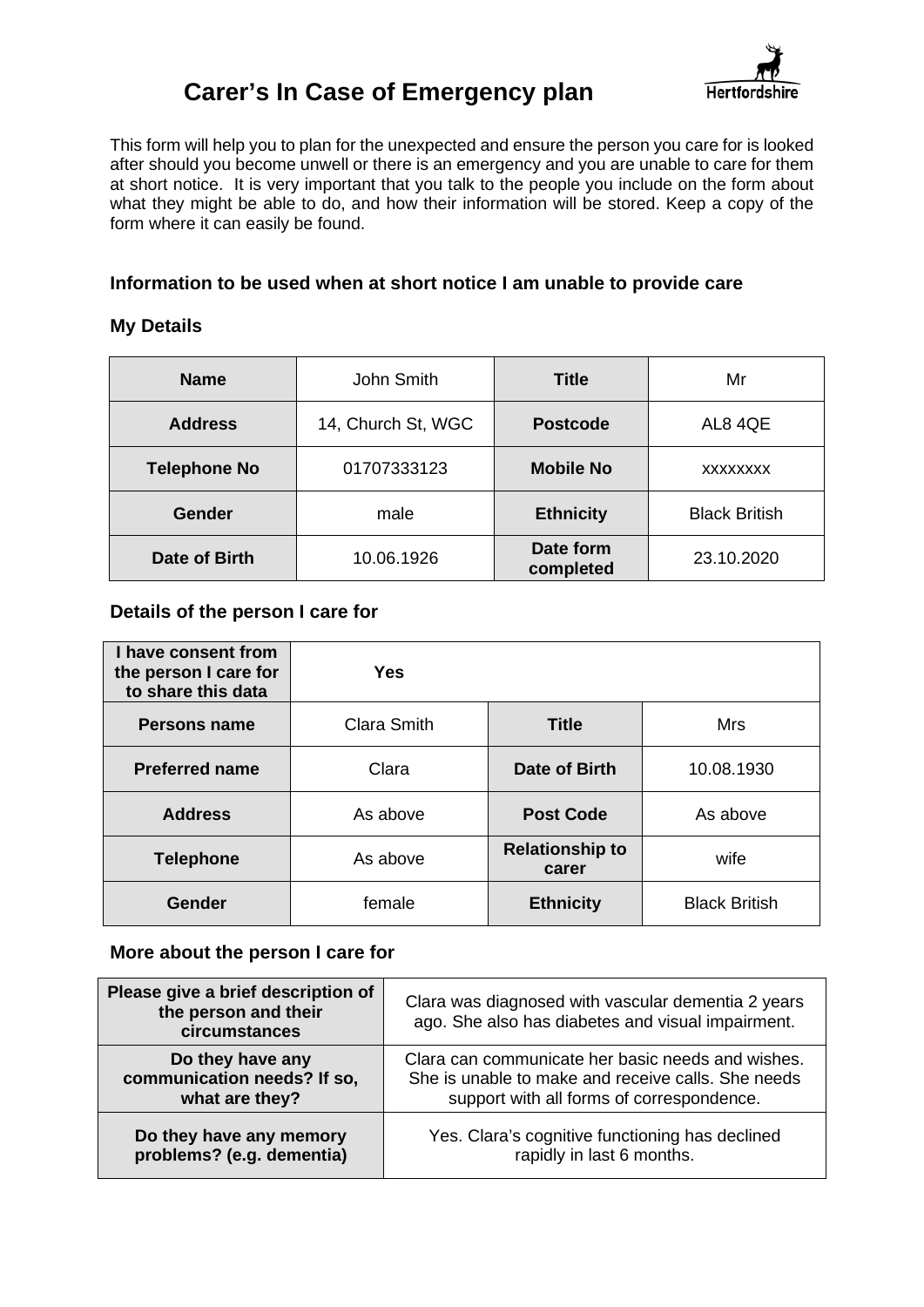

### **What I help with**

| What do you as a carer help<br>with                                                                            | Please give details below                                                                                                                                                                                                                                                                                                               |
|----------------------------------------------------------------------------------------------------------------|-----------------------------------------------------------------------------------------------------------------------------------------------------------------------------------------------------------------------------------------------------------------------------------------------------------------------------------------|
| Medication, when is it required<br>and what do you do?<br>Where is it stored? Is it collected or<br>delivered? | John gives medication in the morning, at lunchtime<br>and in the evening. John administers insulin injections<br>between 8-9am and 6-7pm each day.<br>Medication is delivered 4 weekly from the pharmacy in<br>a blister pack. It is kept in the cupboard in the kitchen<br>above the microwave.                                        |
| Which GP practice and which<br>pharmacy does the person being<br>cared for use?                                | Garden City GP Practice 01707898921<br>Lloyds Pharmacy 01707 544323                                                                                                                                                                                                                                                                     |
| Meals and helping to eat and<br>drink?                                                                         | Clara requires encouragement and physical support to<br>eat and drink at all mealtimes. Food must be a soft<br>diet as Clara has swallowing difficulties. John provides<br>this support.                                                                                                                                                |
| <b>Getting to the toilet?</b>                                                                                  | Clara walks with a zimmer frame and requires<br>orientation to be able to get to the bathroom. Clara<br>requires physical support to ensure she is clean after<br>using the toilet. Clara may require a pad change as<br>she often does not make it in time to the toilet due to<br>her restricted mobility. John provides this support |
| <b>Getting washed and dressed?</b>                                                                             | Clara requires full support to maintain all aspects of<br>personal hygiene, including oral care, personal<br>grooming and dressing and undressing. John is<br>providing all this support.                                                                                                                                               |
| Any other support?<br>E.g. this could include<br>mental health support                                         | John ensures Clara is safe throughout the day and<br>night. He provides Clara with reassurance as he can<br>become particularly anxious in the evening. John<br>manages all Clara's medical appointments and does<br>all the shopping, laundry and additional tasks.                                                                    |
| Is anyone else involved in<br>providing care, paid or unpaid?                                                  | Yes                                                                                                                                                                                                                                                                                                                                     |
| If yes, please give details                                                                                    | John employed a personal assistant once a day to<br>assist Clara with her personal care routines in the<br>morning. However, due to Covid 19 this has<br>temporarily been put on hold.                                                                                                                                                  |
| How long can the person you<br>care for usually be left alone                                                  | Clara cannot be left on her own. Her cognitive function<br>has declined so she is no longer aware of potential<br>risks.                                                                                                                                                                                                                |
| Do you provide help<br>during the night?                                                                       | Yes                                                                                                                                                                                                                                                                                                                                     |
| If yes, what help do you<br>provide during the night?                                                          | Clara generally sleeps well but will get up to use the<br>toilet during the night and requires orientation and<br>support so John needs to provide this.                                                                                                                                                                                |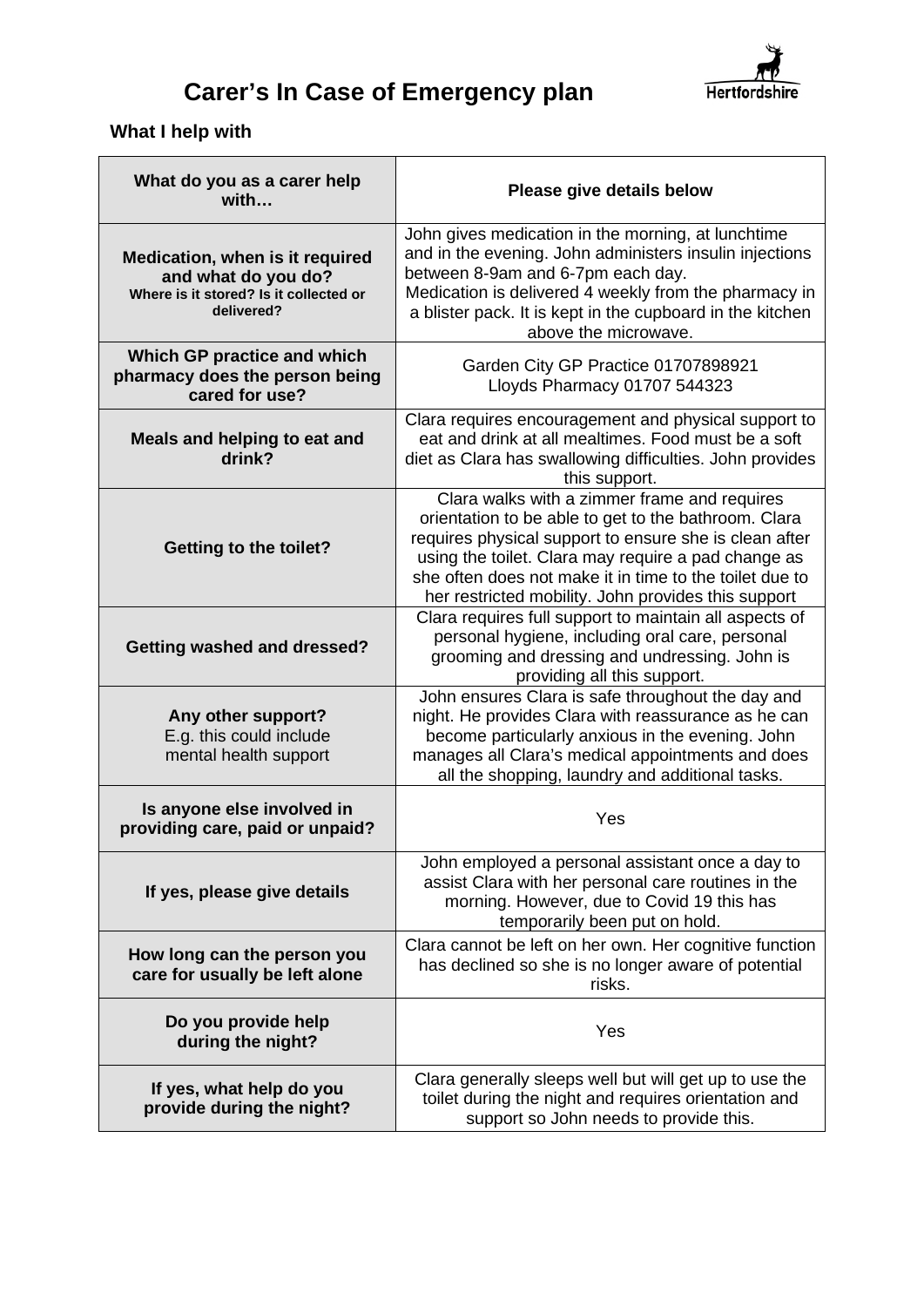

| What would you want to happen<br>if you were unable to continue to<br>provide care?         | My daughter lives nearby and in the short term (1)<br>or 2 nights) would want to try to care for Clara if<br>this was possible. However, as Clara needs<br>24/7 care if my daughter was not able to provide<br>this care Clara would need an emergency respite<br>residential placement. |
|---------------------------------------------------------------------------------------------|------------------------------------------------------------------------------------------------------------------------------------------------------------------------------------------------------------------------------------------------------------------------------------------|
| Have you spoken to the person<br>you care for about what they<br>want?                      | Yes                                                                                                                                                                                                                                                                                      |
| What does the person you care<br>for want to happen if you were<br>unable to care for them? | As above                                                                                                                                                                                                                                                                                 |

#### **Who could help out in an emergency, family, friends and neighbours?**

**People to be informed** (do not include Carer)

*You need to confirm that you have the permission of the people below to share their details with Adult Care Services (ACS) for the purposes of being contacted in an emergency.* 

| <b>Contact</b><br>order | <b>Name</b><br>(do not include Carer) | Relationship<br>to cared for | <b>Contact details</b> | <b>Can ACS</b><br>contact them<br>in an<br>emergency? | <b>Will they</b><br>look after<br>pets? |
|-------------------------|---------------------------------------|------------------------------|------------------------|-------------------------------------------------------|-----------------------------------------|
| 1.                      | Penelope Jones                        | Daughter                     | 01707665542            | yes                                                   | yes                                     |
| 2.                      |                                       |                              |                        |                                                       |                                         |
| 3.                      |                                       |                              |                        |                                                       |                                         |
| 4.                      |                                       |                              |                        |                                                       |                                         |

*Please list in order of contact priority, with who we should contact first as number 1* 

| If you don't have contacts who can help<br>would you wish Adult Care Services to<br>help out in an emergency?                                                     | Yes                                                                             |
|-------------------------------------------------------------------------------------------------------------------------------------------------------------------|---------------------------------------------------------------------------------|
| Does the person you care for have any<br>pets?                                                                                                                    | Yes                                                                             |
| If yes, what pets and where are they?<br>What care would they require?<br>Please indicate who can look after them in the<br>'people to be informed' section above | Yes. A black cat called Fluffy. requires<br>feeding and fresh water twice a day |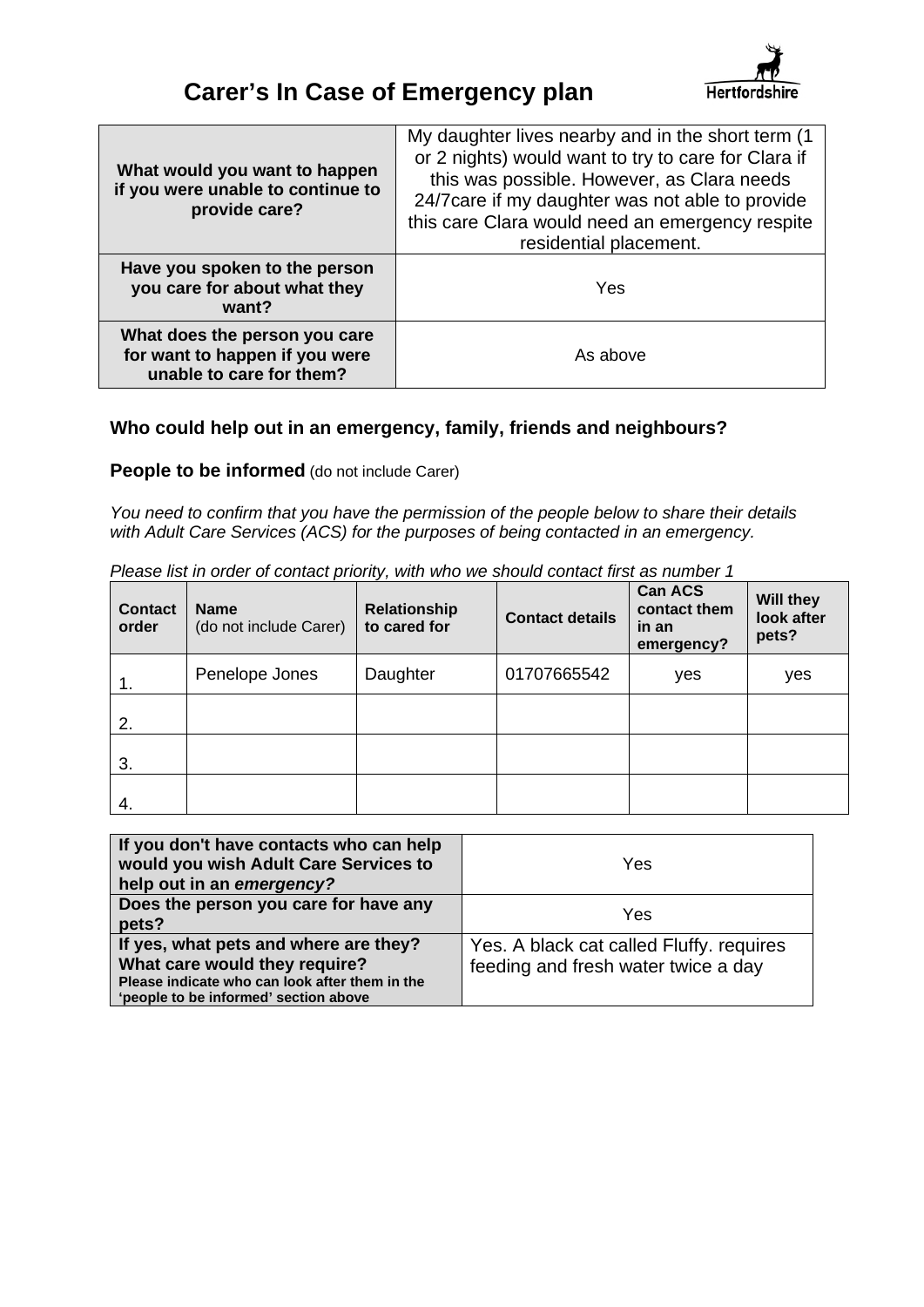

#### **Property Access**

| Can the person you care for<br>answer the door?                                            | No.                                                                              |
|--------------------------------------------------------------------------------------------|----------------------------------------------------------------------------------|
| Do they have a keysafe?                                                                    | Yes                                                                              |
| If they have a Keysafe what is the<br>number?<br>How else would we access the<br>property? | 4532 Key safe is to left of the front door on the wall.<br>Also daughter has key |

### **Assistive technology**

| Does the person you care for have<br>any assistive technology that<br>triggers an alarm?<br>(e.g. careline/telecare, pendant | No |
|------------------------------------------------------------------------------------------------------------------------------|----|
| alarm)                                                                                                                       |    |

#### **Additional Information**

| Do you have Lasting Power of<br>Attorney for health and welfare for<br>the person you care for?                     | Yes                        |
|---------------------------------------------------------------------------------------------------------------------|----------------------------|
| If yes, where is it kept?                                                                                           | Sideboard left hand drawer |
| Do you have Lasting Power of<br>Attorney for property and financial<br>affairs for the person you care for?         | Yes                        |
| If yes, where is it kept?                                                                                           | Sideboard left hand drawer |
| Does the person you care for have<br>care funded through continuing<br>health care (CHC)?                           | Don't Know                 |
| Does the person you care for have a<br>DNR/DNAR (do not resuscitate/do not<br>attempt resuscitation) form in place? | Yes                        |
| If yes, where is it kept?                                                                                           | Sideboard left hand drawer |
| Does the person you care for have an<br>advanced care plan?                                                         | Don't Know                 |
| If yes, where is it kept?                                                                                           |                            |